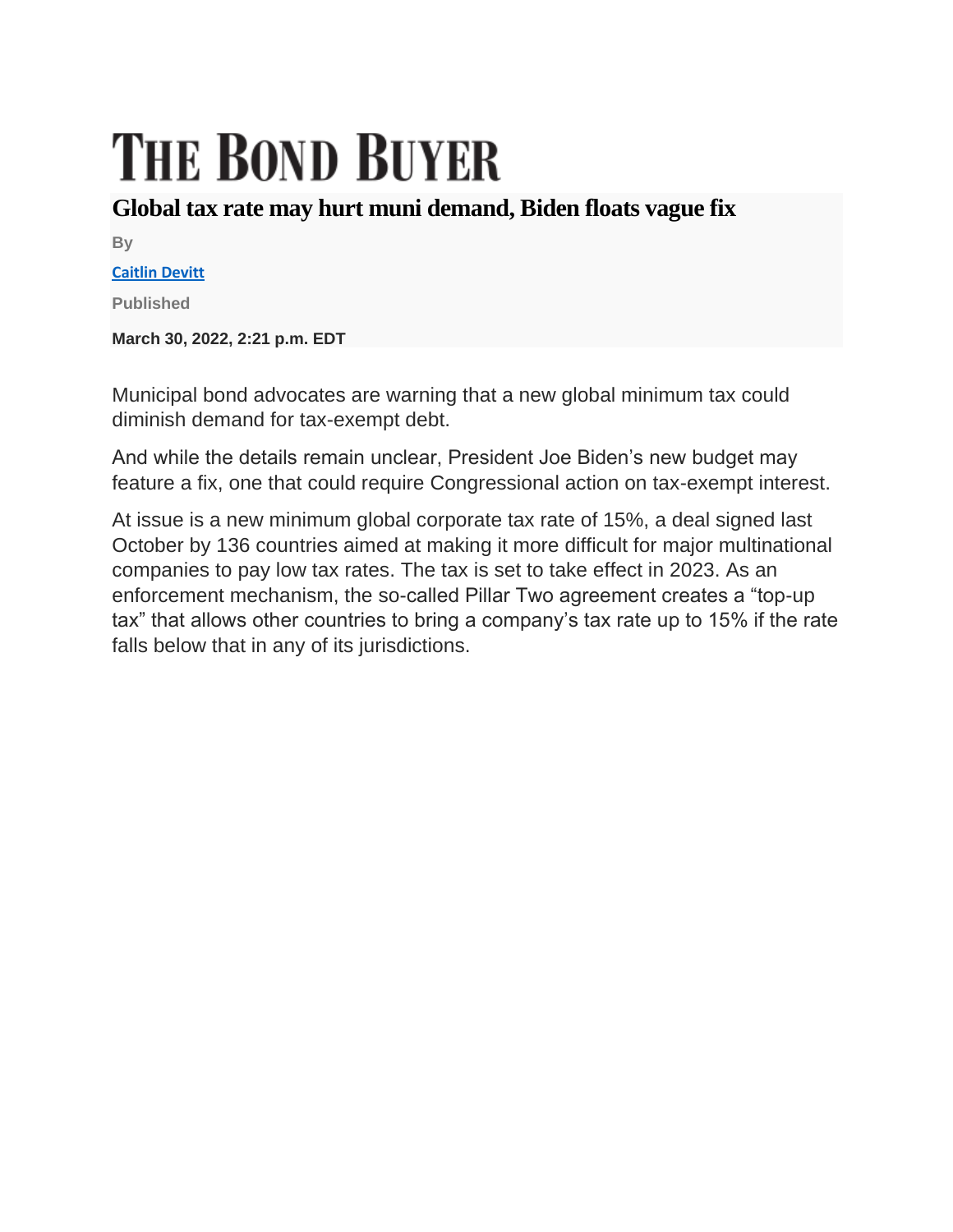

An aerial view of Washington, D.C., focusing on the U.S. Treasury Building. **Carol M. Highsmith: Photographer**

The new provision would generate \$150 billion in new money annually, according to the Organisation for Economic Cooperation and Development.

By creating a 15% floor, the top-up tax would diminish the value of investing in tax-exempt debt or tax credits for affordable housing or research and development, which many U.S. corporations use to lower their U.S. tax liability.

"How do you fall below 15% in the U.S.? Because you make a lot of investments in municipal bonds or you make investments in low-income housing projects, or you're a very tech heavy company and you do a lot of research," said Pat Brown, PWC's Washington national tax services co-leader.

The Pillar 2 [rules,](https://www.oecd.org/tax/beps/tax-challenges-arising-from-the-digitalisation-of-the-economy-global-anti-base-erosion-model-rules-pillar-two.htm) which the OECD released in December, also feature a number of quirks that make it "quite easy" for U.S. companies to fall below 15%, Brown said.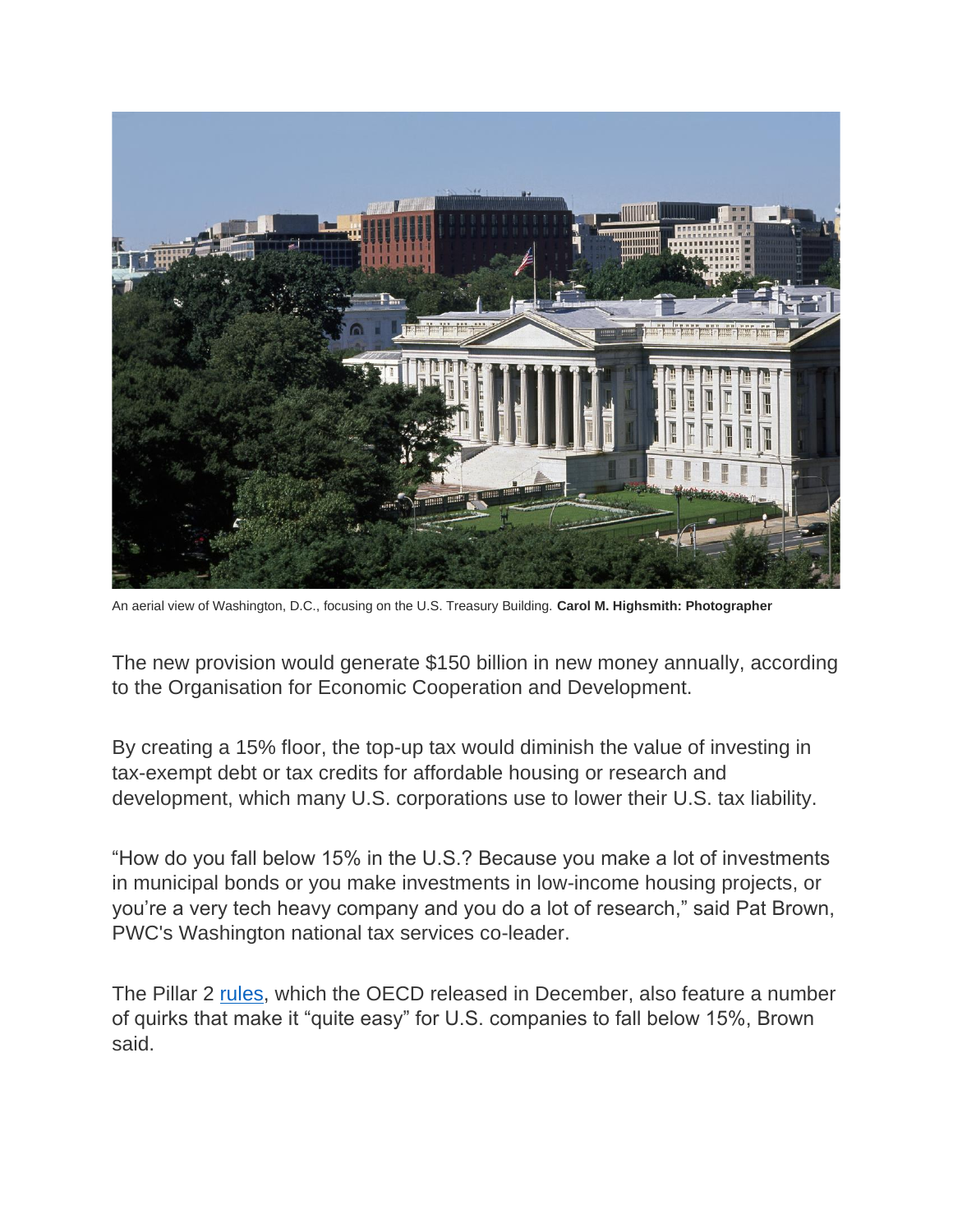U.S. companies that would be affected by the new rule claim about 70% of the incentive tax credits and 80% of the tax-exempt interest reported by all companies, said a group of nonprofit and business organizations, including the Securities Industry and Financial Markets Association, that sent a [March 28](https://www.actontaxreform.com/media/2rajzhox/2022-multitrade-letter-oecd-model-rules-loss-of-tax-incentives-final.pdf)  [letter](https://www.actontaxreform.com/media/2rajzhox/2022-multitrade-letter-oecd-model-rules-loss-of-tax-incentives-final.pdf) to Treasury Secretary Janet Yellen urging her to modify the rules.

"We're looking at the Pillar 2 provisions and trying to determine whether it would have the effect of discouraging corporate purchases of tax-exempt bonds, especially by banks and property and casualty companies," said Michael Decker, senior vice president of federal policy and research at Bond Dealers of America. "And it looks like theoretically it could have that effect. We don't like anything that discourages demand for tax-exempt bonds."

The new rule runs smack up against legislation like the Infrastructure Investment and Jobs Act and other laws Congress designed to encourage investment in domestic infrastructure, affordable housing and other areas, said Katie Kramer, vice president at the Council of Development Finance Agencies.

"We are talking with Congressional leaders to help them understand the importance of this particular tax policy and how it could potentially affect things that are important policy acts like IIJA," Kramer said. "It doesn't have to be a series of unintended consequences."

The CDFA is organizing a coalition of groups, including the Affordable Housing Tax Credit Coalition, and plans to send a letter to Treasury this week expressing concerns about the global tax.

"There's already a pretty large coalition on the business side, but what's missing is the state and local governments and the community finance piece to help balance out the policy effects on the ground," Kramer said.

The GFOA is also tracking the issue, said lobbyist Emily Brock.

In a surprise move earlier this week, a potential fix emerged in Biden's FY23 budget.